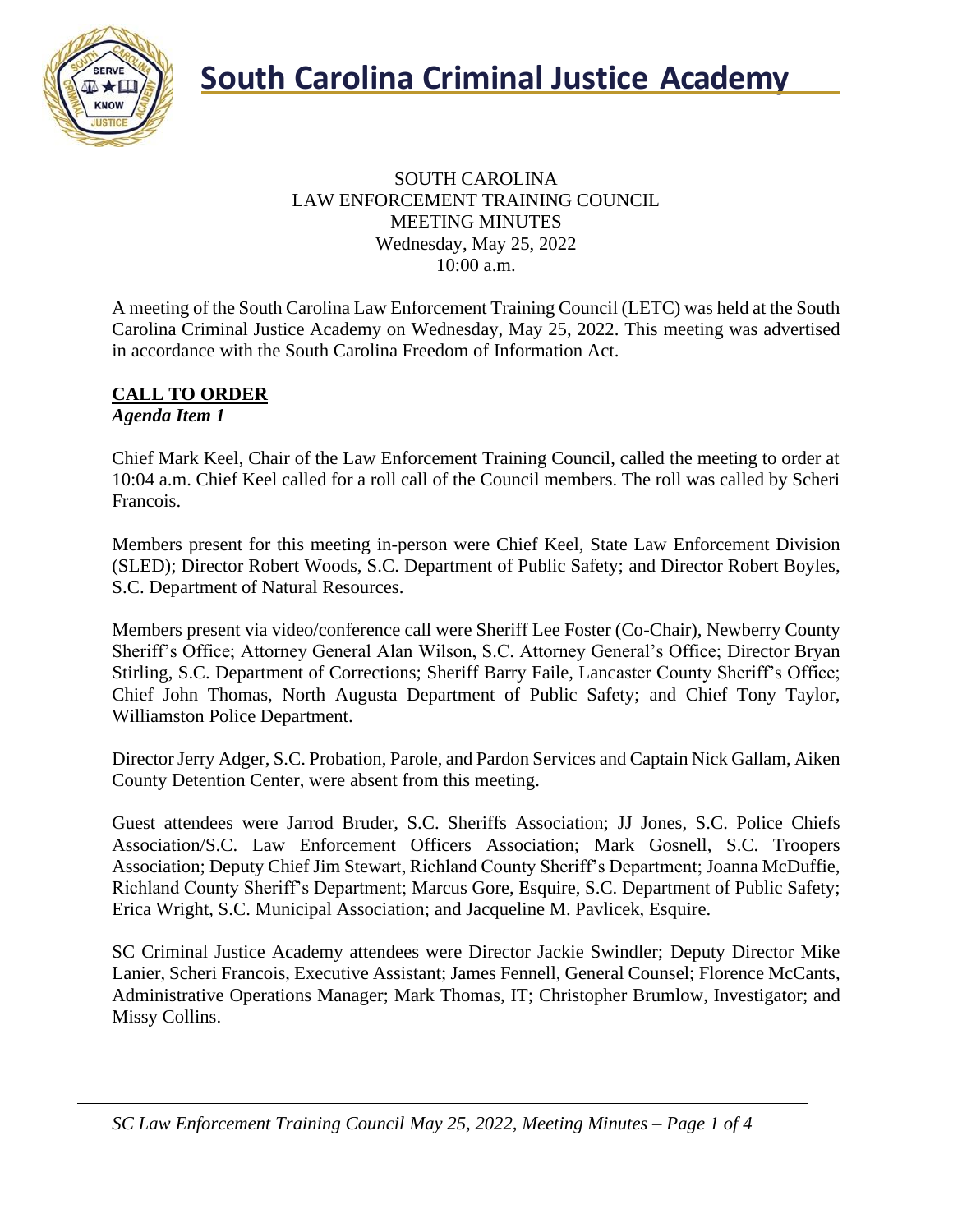

### **APPROVAL OF AGENDA**

*Agenda Item 2*

A motion to adopt the agenda was made by Director Boyles and seconded by Director Woods. Council voted unanimously to adopt the agenda as presented.

### **APPROVAL FOR MEETING MINUTES**

#### *Agenda Item 3*

A motion to approve the minutes of the April 27, 2022, meeting was made by Director Boyles and seconded by Director Woods. Council voted unanimously to accept the meeting minutes as recorded.

#### **DIRECTOR'S REPORT**

*Agenda Item 4*

#### A. **General Counsel Report**

- Misconduct Cases

#### **Eric Adams:** *2021-CJA-12-03 (Columbia PD)–*

**Summary:** Willfully providing false, misleading, incomplete, deceitful, or incorrect information on a document, record, report, or form except when required by departmental policy or by the laws of this State. **Request for Final Agency Decision.**

Hearing Officer recommended that Council:

- A. Issue its final agency decision, pursuant to S.C. Code Ann. Regs. 37-107 D., finding that the allegation of misconduct filed against Eric Adams by the Columbia Police Department has been proven by substantial evidence; and
- B. Impose such sanction as the Council in its discretion deems appropriate pursuant to its authority set forth at S.C. Code Ann. Regs. 37-108 A.

Jacqueline M. Pavlicek, Esquire, attended the meeting to represent the City of Columbia Police Department and answer questions from Council, if applicable.

After hearing a statement from Ms. Pavlicek, Director Woods made a motion to accept the recommendation of the Hearing Officer to permanently deny Mr. Adams eligibility for law enforcement certification. Director Boyles seconded the motion. Council voted unanimously to permanently deny Mr. Adams eligibility for law enforcement certification.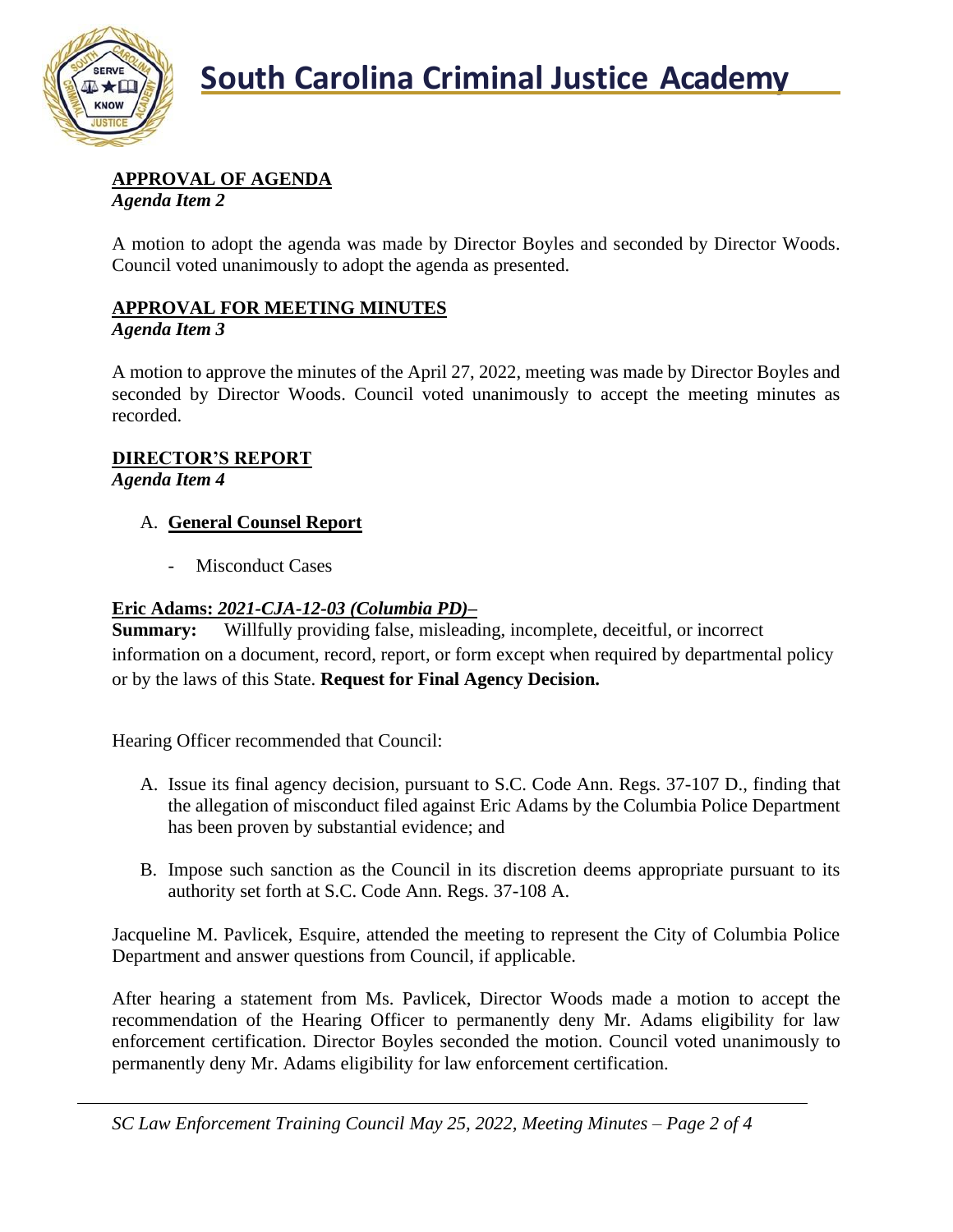

# **South Carolina Criminal Justice Academy**

#### **Martin Matthews:** *2022-CJA-05-02 (Sheriff Al Cannon Detention Center) –*

**Summary:** The South Carolina Law Enforcement Division (SLED) notified the SC Criminal Justice Academy that on April 25, 2022, Martin Matthews of the Sheriff Al Cannon Detention Center was arrested by the South Carolina Highway Patrol and charged with DUI less than .10 1st Offense. The Sheriff Al Cannon Detention Center states that Mr. Matthews is assigned to administrative duties and will not have contact with prisoners while the charges are pending. **Request for Suspension.**

Director Boyles made a motion to suspend Mr. Matthews's law enforcement certification. Sheriff Faile seconded the motion. Council voted unanimously to suspend Mr. Matthews's law enforcement certification pending the outcome of the criminal charges. *Please note that Director Woods recused himself from the voting process in this case.*

#### **Mario Clay:** *No Assigned Case Number (SCDC) –*

**Summary:** The South Carolina Department of Corrections submitted a PCS of Separation Due to Misconduct for Mario Clay alleging the repeated use of excessive force in dealing with the public and/or prisoners and willfully making false, misleading, incomplete, deceitful, or incorrect statements to a law enforcement officer, a law enforcement agency, or a representative of the agency, except when required by departmental policy, or by the laws of this State. The narrative of the allegation states that Clay was observed on camera striking a handcuffed inmate in the facial area causing swelling to the inmate's right eye. The date of separation listed is March 30, 2022. The delay in submission is attributed to a clerical error. **Acceptance Request.**

Director Boyles made a motion to accept the late PCS. Director Woods seconded the motion. Council voted unanimously to accept the late PCS of Separation Due to Misconduct.

#### B. **Director's Comments**

#### Director Swindler

Director Swindler gave information regarding the International Association of Directors of Law Enforcement Standards and Training (IADLEST Conference he attended. He stated that South Carolina has a lot to be proud of regarding training, policies, and misconduct statutes. Director Swindler received many compliments from other law enforcement agency heads that attended the conference regarding South Carolina's high standards in policing.

#### **UNFINISHED BUSINESS**

#### *Agenda Item 5*

There was no unfinished business to discuss.